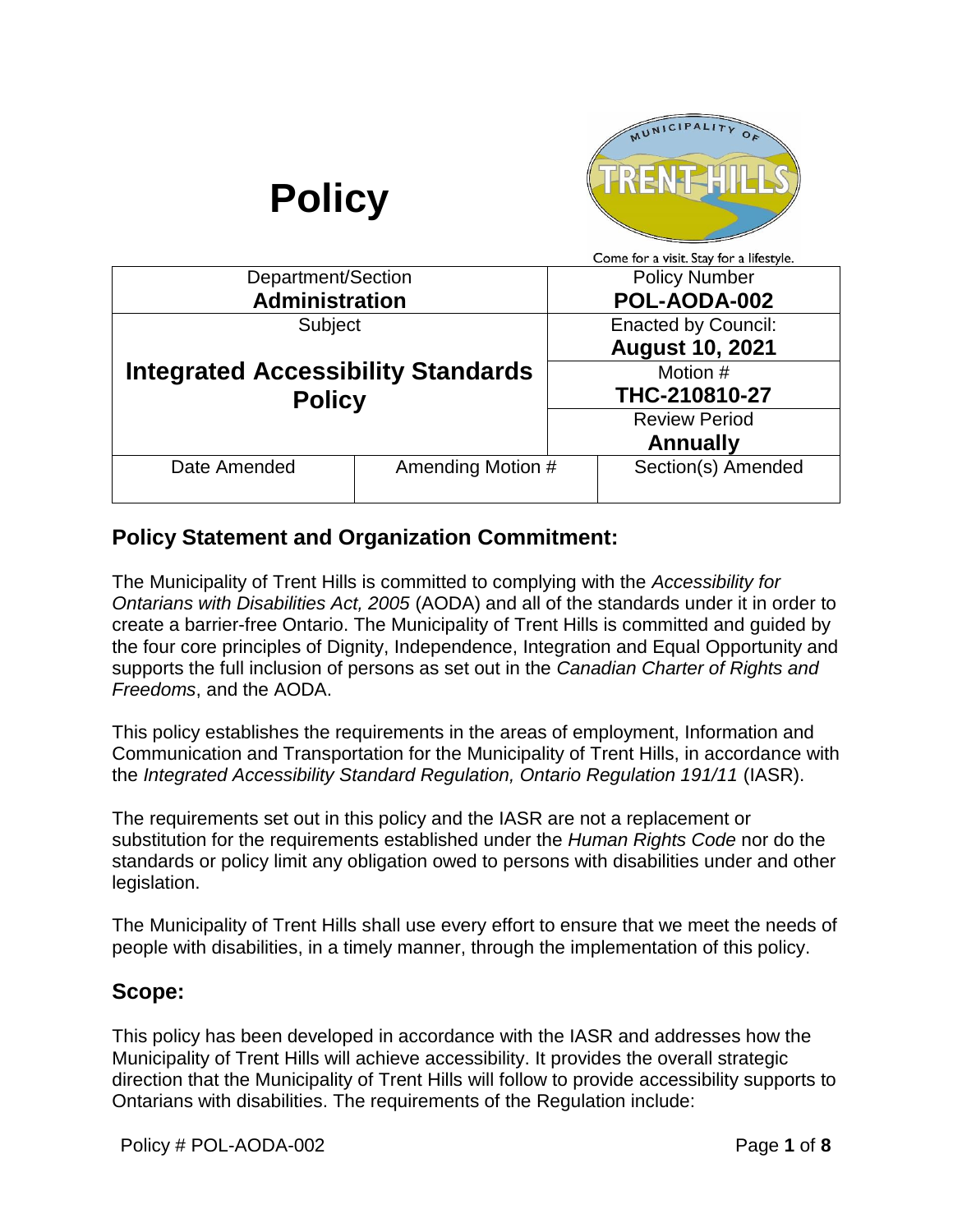- Establishment, implementation, maintenance and documentation of a multiyear accessibility plan, which outlines the Municipality of Trent Hills's strategy to prevent and remove barriers and meet its requirements under the Regulation;
- Incorporation of accessibility criteria and features when procuring or acquiring goods, services or facilities. (See: By-Law 37-11);
- Training: and
- Other specific requirements under the Information and Communication Employment and Transportation Standards.

# **Definitions:**

**"Accessible Formats"** may include, but are not limited to, large print, recorded audio and electronic formats, Braille and other formats usable by persons with disabilities.

**"Accommodation"** means the special arrangement made or assistance provided so that persons with disabilities can participate in the experiences available to persons without disabilities. Accommodation will vary depending on the person's unique need.

**"Communications"** means the interaction between two or more persons or entities, or any combination of them, where information is provided, sent or received.

**"Communication Supports"** may include, but are not limited to, captioning, alternative and augmentative communication supports, plain language, sign language and other supports that facilitate effective communications.

**"Conversion Ready"** means an electronic or digital format that facilitates conversion into an accessible format.

**"Disabilities"** shall mean the same as the definition of disability found in the Ontario Human Rights Code.

- a) Any degree of physical disability, infirmity, malformation or disfigurement that is caused by bodily injury, birth defect or illness and, without limiting the generality of the foregoing, includes diabetes mellitus, epilepsy, a brain injury, any degree of paralysis, amputation, lack of physical co-ordination, blindness or visual impediment, deafness or hearing impediment, muteness or speech impediment, or physical reliance on a guide dog or other animal or on a wheelchair or other remedial appliance or device;
- b) A condition of mental impairment or a developmental disability;
- c) A learning disability, or a dysfunction in one or more of the processes involved in understanding or using symbols or spoken language;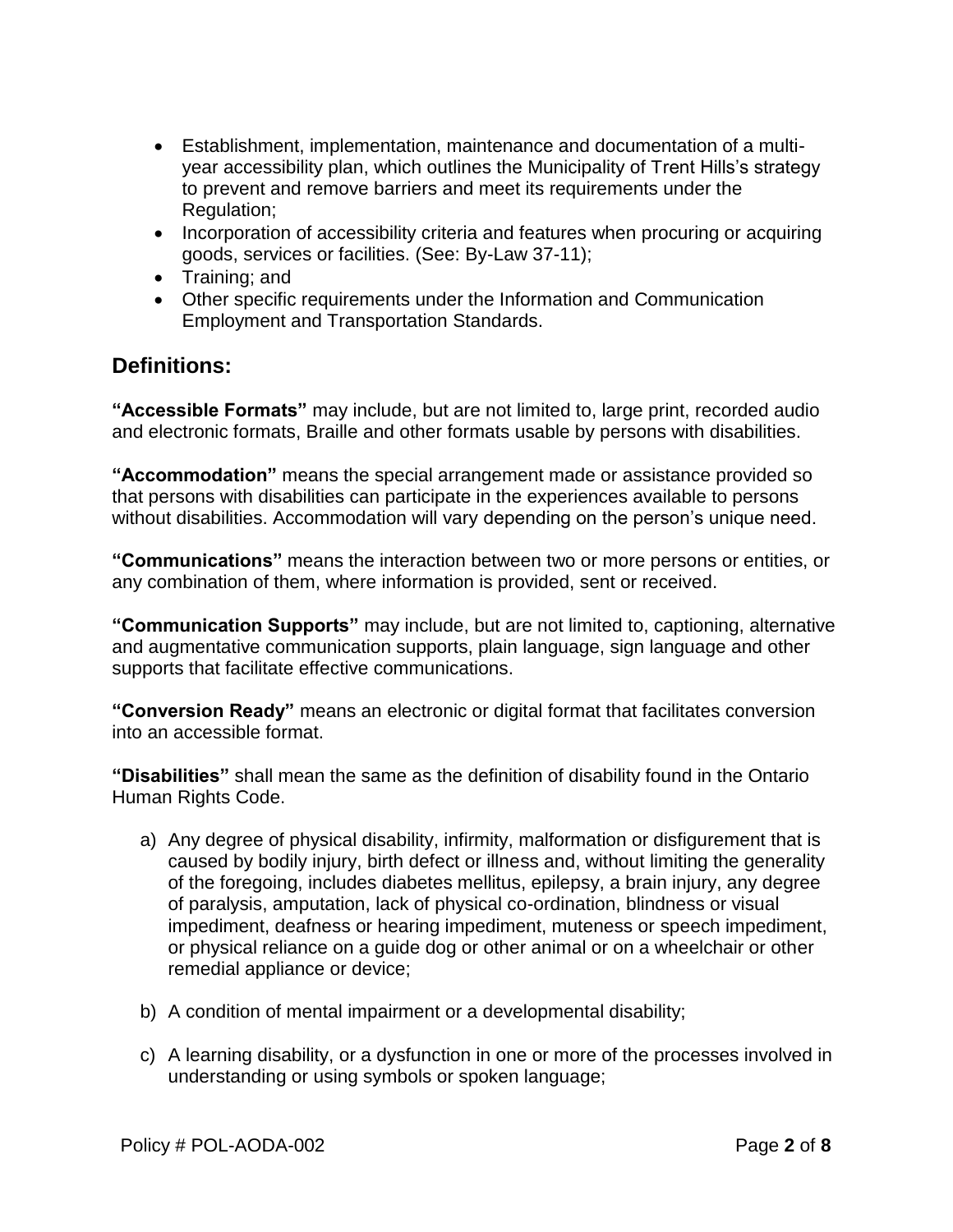- d) A mental disorder; or
- e) An injury or disability for which benefits were claimed or received under the insurance plan established under the Workplace Safety and Insurance Act, 1997.

**"Employees"** shall mean every person who deals with members of the public or other third parties on behalf of the Municipality of Trent Hills, whether the person does so as an employee, agent, volunteer or otherwise

**"IAP"** means Individualized Accommodation Plan.

**"Information"** includes data, facts and knowledge that exists in any format, including text, audio, digital or images, and that conveys meaning.

"**Internet Website"** means a collection of related web pages, images, videos or other digital assets that are addressed relative to a common Uniform Resource Identifier (URI) and is accessible to the public.

**"Kiosk"** means an interactive electronic terminal, including a point-of-sale device, intended for public use that allows users to access one or more services or products or both.

**"Mobility Aid"** means a device used to facilitate the transport, in a seated posture, of a person with a disability.

**"Mobility Assistive Device"** means a cane, walker, wheelchair, scooter or similar aid.

**"New Internet Website"** means either a website with a new domain name or website with an existing domain name undergoing a significant refresh.

**"Persons with Disabilities"** shall mean those individuals that are afflicted with a disability as defined under the *Ontario Human Rights Code.*

**"Redeployment"** means the reassignment of employees to other departments or jobs within the organization as an alternative to layoff, when a particular job or department has been eliminated.

**"Unconvertible"** means:

- a) It is not technically feasible to convert the information or communications;
- b) The technology to convert the information or communications is not readily available.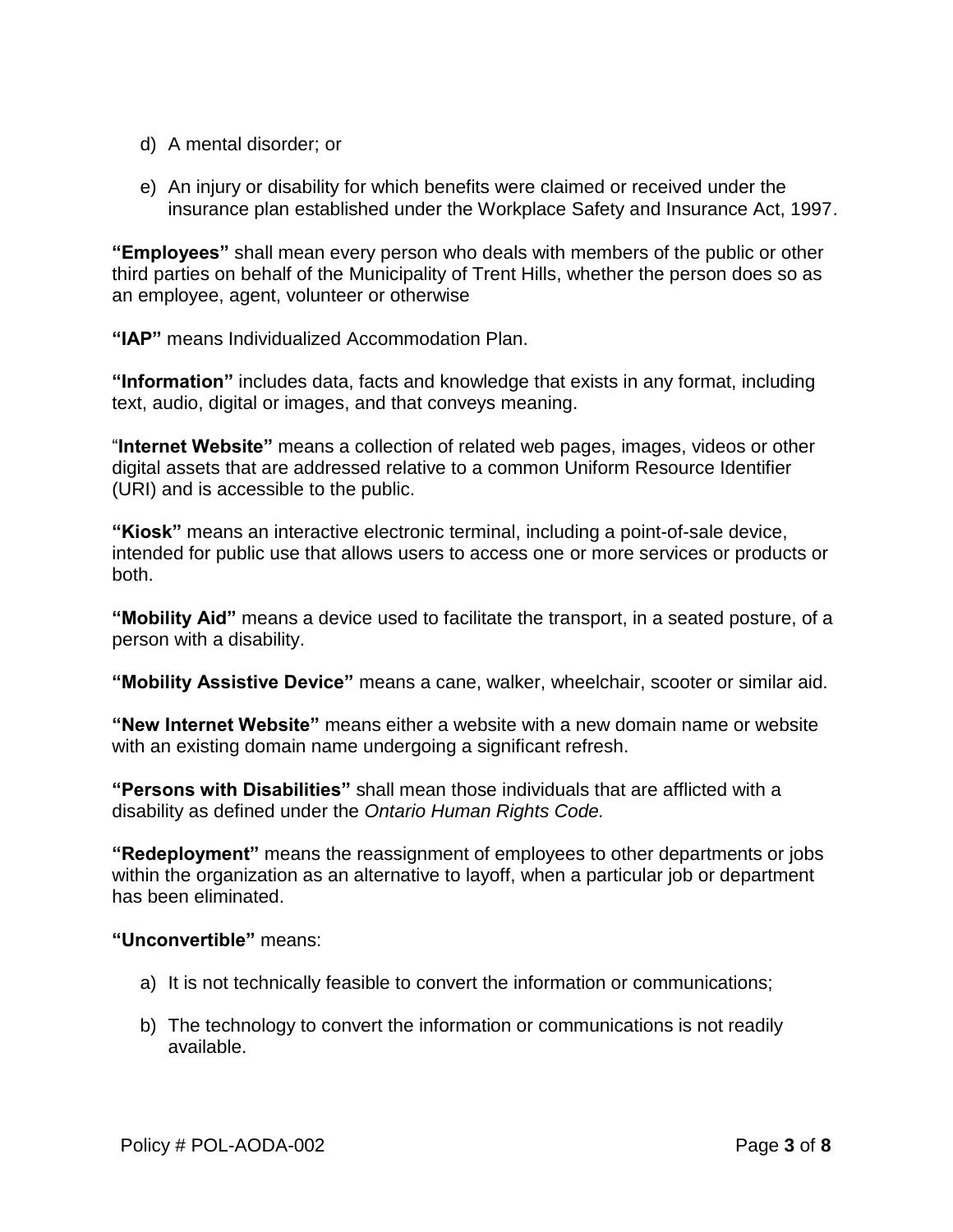**"Web Content Accessibility Guidelines"** means the world wide web consortium recommendation, dated December 2008, entitled "Web Content Accessibility Guidelines (WCAG) 2.0

# **General Provisions:**

## **Multi-Year Accessibility Plan**

The Municipality of Trent Hills' Multi-Year Accessibility Plan outlines a phased-in strategy to prevent and remove barriers and addresses the current and future requirements of the AODA (*See:* Municipality of Trent Hills *Multi-Year Accessibility Plan*). The Municipality of Trent Hills will report annually on the progress and implementation of the plan, post the information on the Municipality of Trent Hills website and will provide it in alternative formats upon request. The plan will be reviewed and updated at least once every five years.

### **Procuring or Acquiring Goods, Services or Facilities**

The Municipality of Trent Hills will incorporate accessibility design, criteria and features when procuring or acquiring goods, services or facilities, except where it is not practical to do so (in which case, if requested, an explanation will be provided.)

#### **Self-Service Kiosk**

The Municipality of Trent Hills shall include accessibility features when designing or buying self service kiosks. The Municipality of Trent Hills will consider the needs of all our customers and clients in order to make our kiosk accessible to the widest range of users.

## **Training**

The Municipality of Trent Hills will ensure that training is provided to all individuals as outlined in the IASR on the requirements of the standards referred to in the IASR and in the *Human Rights Code* as it pertains to persons with disabilities. Ongoing training will be provided to new employees as soon as practicable. If any changes are made to this policy or the requirements, training will be provided. The Municipality of Trent Hills shall maintain a record of the dates when training is provided and the number of individuals to whom it was provided.

## **Information and Communication Standard:**

The Municipality of Trent Hills will create, provide and receive information and communications (including invoices, order forms, flyers, brochures, etc.) in ways that are accessible to people with disabilities.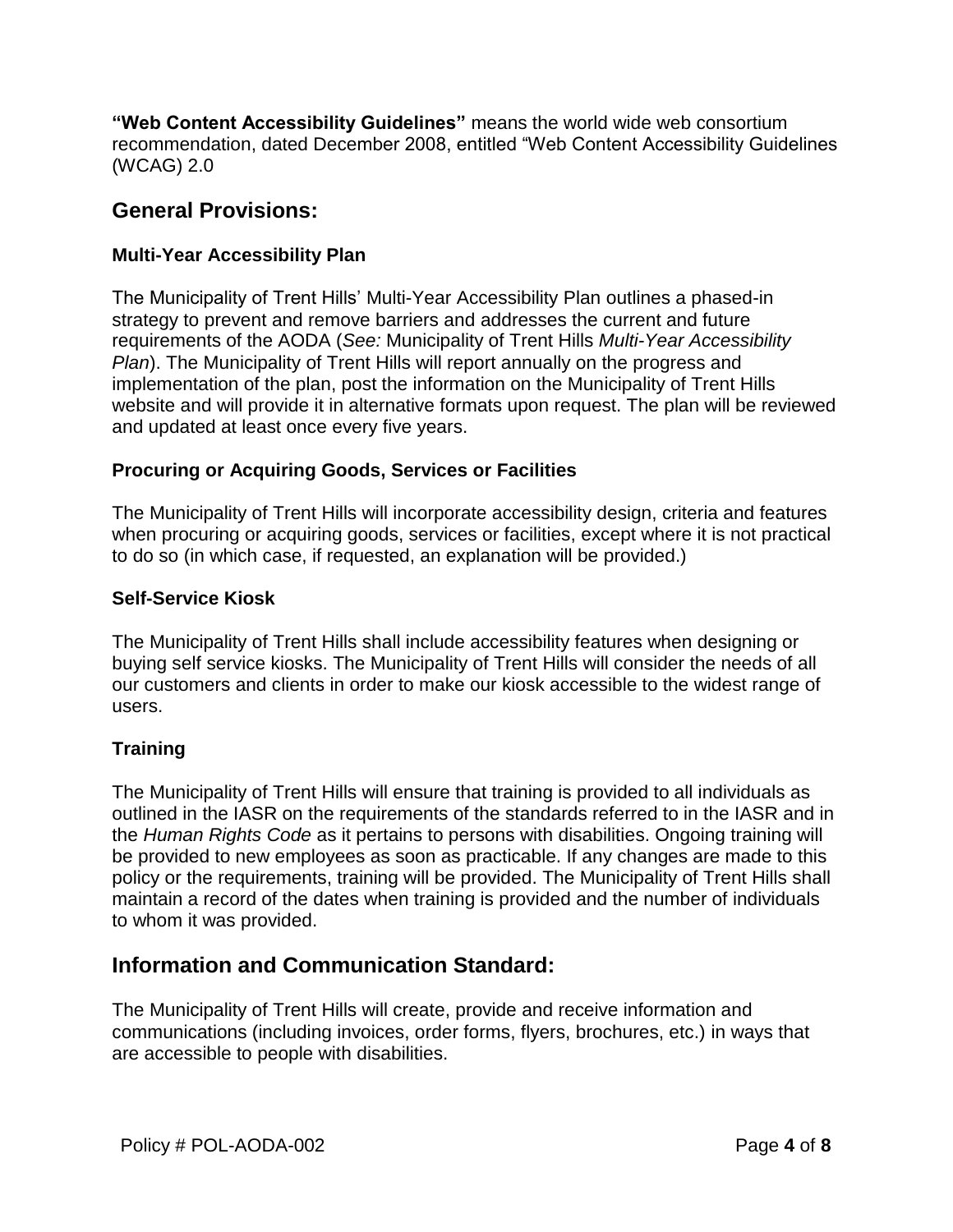If the Municipality of Trent Hills determines that it is not technically feasible to convert the information or communications, or the technology to convert the information or communication is not readily available, that person who requires the information will be provided with:

- An explanation as to why the information or communications are not convertible; and
- A summary of the unconvertible information or communications.

#### **Emergency Information**

The Municipality of Trent Hills will provide its emergency procedures, plans or public safety information which are made available to the public, in an accessible format or with appropriate communication supports as soon as practicable, upon request.

### **Feedback**

The Municipality of Trent Hills will ensure that our processes for receiving and responding to feedback are accessible to people with disabilities by providing or arranging for the provision of accessible formats and communication supports upon request. Feedback can be provided:

- In person
- By telephone
- In writing
- **Electronic Text, email [\(feedback@trenthills.ca\)](mailto:feedback@trenthills.ca), or disk**

When accessible formats and communication supports are requested, the Municipality of Trent Hills will consult with the individual making the request to determine the most appropriate method.

The Municipality of Trent Hills will notify the public about the availability of accessible formats and communication supports (See. AODA 14.1).

#### **Accessible Formats and Communication Supports**

The Municipality of Trent Hills will provide or arrange for the provision of accessible formats and communication supports for persons with disabilities:

- Upon request, in a timely manner that takes into account the person's accessibility needs due to a disability;
- At a cost that is no more than the regular cost charged to other persons;
- In consultation with the person making the request to determine the suitability of an accessible format or communication support.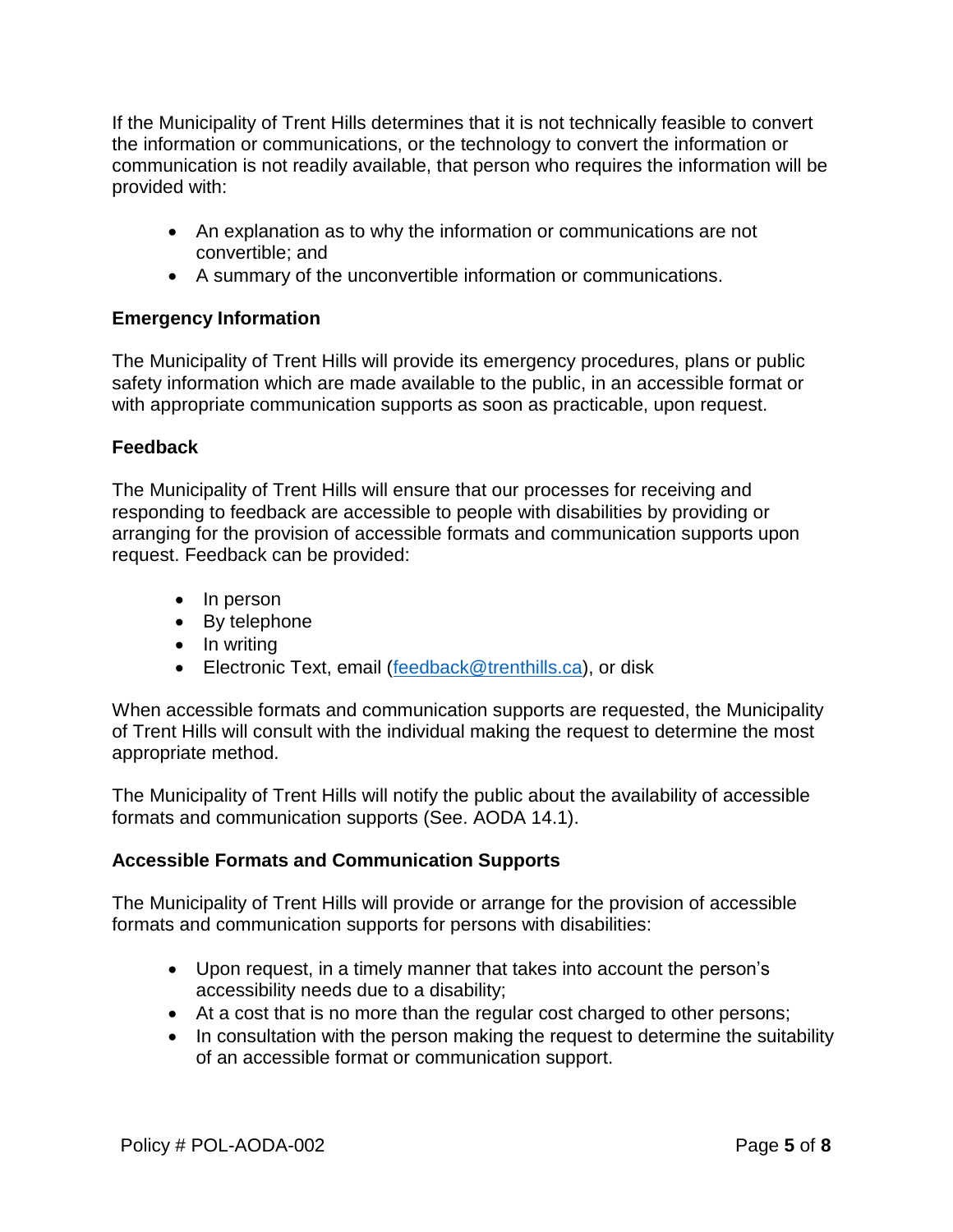The public shall be notified about the availability of accessible formats and communication supports (See: AODA 1.2 and AODO 14.1).

## **Website Accessibility**

The Municipality of Trent Hills shall make any new web content on its internet website conform to the World Wide Web Consortium Web Content Accessibility Guidelines (WCAG) 2.0 Level A, by January 1, 2014. By January 1, 2021, all internet websites and web content will conform with WCAG 2.0 Level AA.

# **Employment Standard:**

The Employment Standard builds upon the existing requirements under the *Ontario Human Rights Code* in relation to how to accommodate individuals with disabilities across all stages of the employment cycle and applies in respect to paid employees and does not apply to volunteers and other non-paid individuals however, as a best practice, the Municipality of Trent Hills will make every effort to accommodate volunteers and other non-paid positions, upon request.

## **Recruitment and Retention:**

The Municipality of Trent Hills will:

- When posting an employment opportunity, notify internal and external job applicants about the availability of recruitment-related accommodations for applicants with disabilities to support their full participation in the recruitment process;
- Notify job applicants when they are individually selected to participate in an assessment or selection process, that accommodations are available upon request in relation to the materials or processes to be used;
- If a selected applicant requests an accommodation, consult with the applicant and provide or arrange for the provision of a suitable accommodation that takes into account the applicant's accessibility needs;
- When making offers of employment, notify successful applicants of our policies for accommodating employees with disabilities.

## **Employee Notification:**

The Municipality of Trent Hills will inform all new and existing employees of our policies for supporting employees with disabilities, including but not limited to, policies on the provision of job accommodations that take into account an employee's accessibility needs due to a disability:

 As required, to new employees, as soon as practicable after they begin their employment;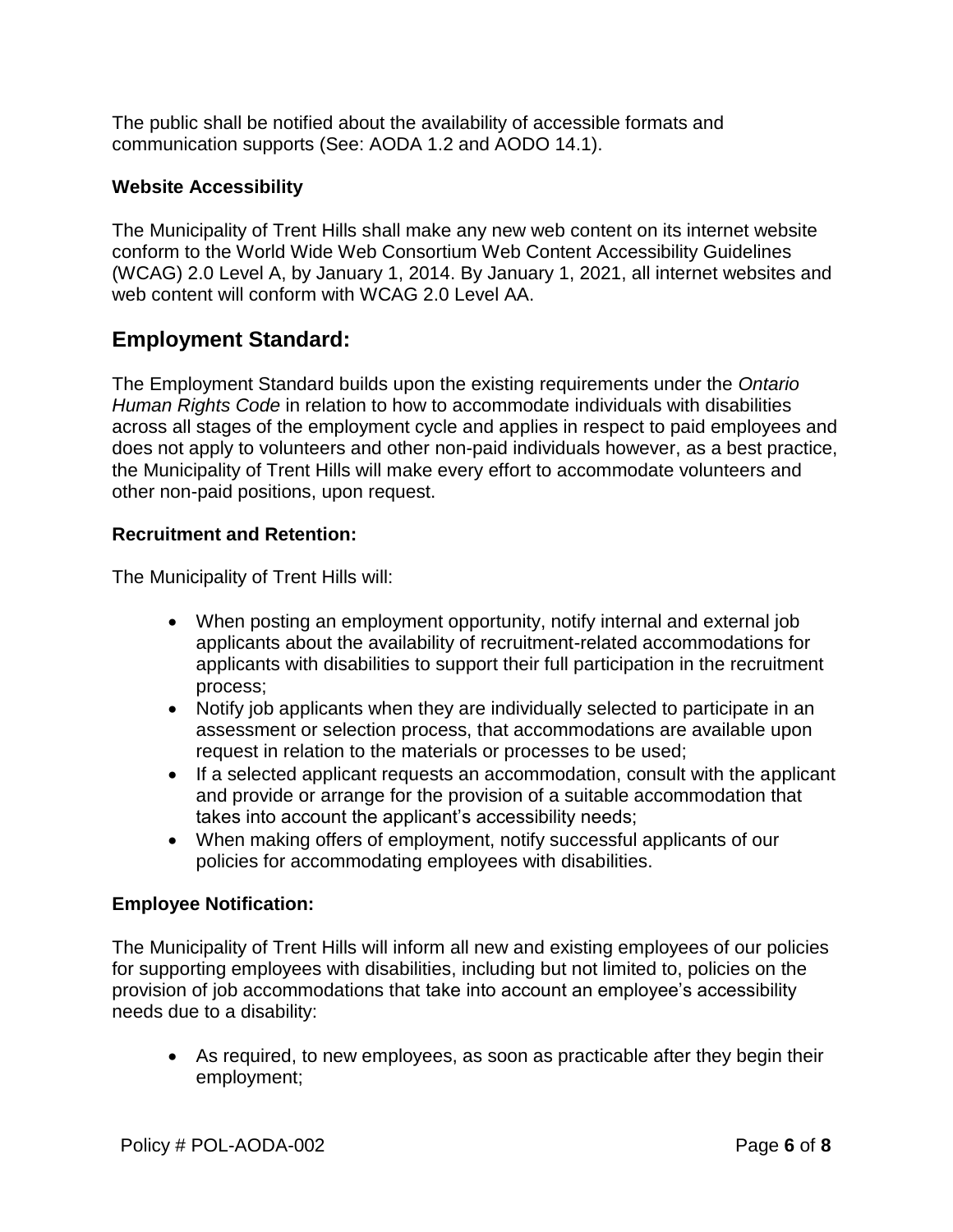Whenever there is a change to existing policies on the provision of job accommodations that take into account an employee's accessibility needs due to a disability.

#### **Accessible Formats:**

When an employee with a disability requests it, the Municipality of Trent Hills will consult with the employee to provide or arrange for the provision of accessible formats and communication supports:

- For information that is needed in order to perform the employee's job;
- For information that is generally available to employees in the workplace (i.e. agendas, meeting minutes, newsletters, forms, etc.); and
- In consultation with the employee making the request, determine the suitability of an accessible format or communication support.

If the employee has an individual accommodation plan, then the accessible formats and/or communication supports that will be provided to the employee should be included in the plan.

### **Individual Accommodation Plan (IAP):**

The Municipality of Trent Hills will have in place a written process for the development of a documented individual accommodation plan for employees with a disability. The process will include:

- The employee's participation in the development of the IAP;
- Assessment on an individual basis;
- Identification of accommodations to be provided;
- Timelines for the provision of accommodations;
- Upon request of the Municipality of Trent Hills, an evaluation by outside medical or another expert at the Municipality of Trent Hills's expense, to assist with determining accommodation needs and how to best achieve accommodation;
- Union representative for the employee, upon request or another colleague, as appropriate;
- Steps taken to protect the privacy of the employee's personal information;
- Frequency with which the IAP will be reviewed and updated and the manner in which it will be done;
- If denied, the reasons for denial are to be provided to the employee;
- A format that takes into account the employee's disability needs;
- If requested, any information regarding accessible formats and communication supports provided;
- Identification of any other accommodation that is to be provided.